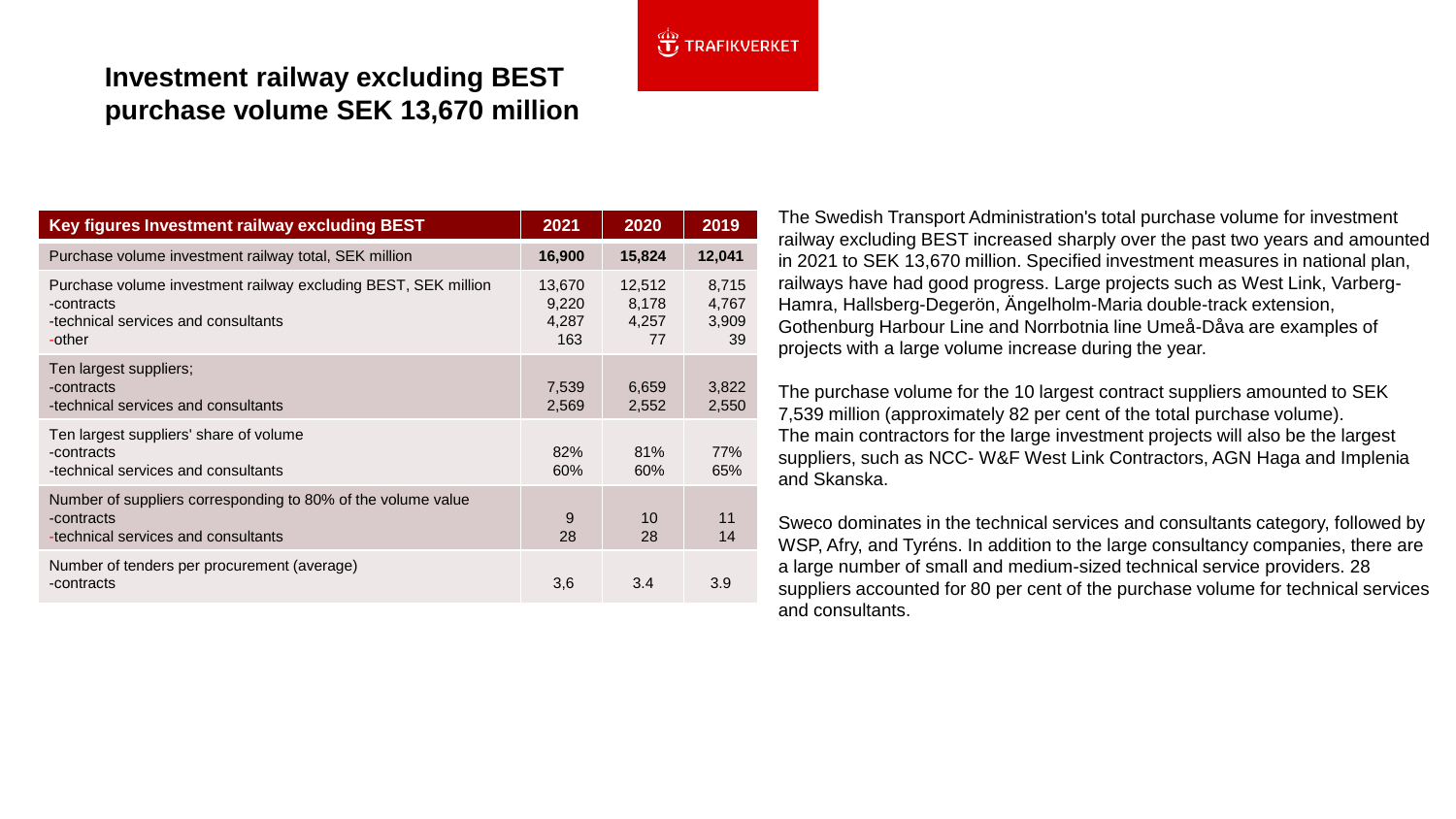# **Investment railway excluding BEST contracts purchase volume SEK 9,220 million**





| <b>Largest suppliers</b>         | 2021  | 2020  | 2019     |
|----------------------------------|-------|-------|----------|
| NCC-W&F West Link Contractors HB | 1,456 | 1,195 | 621      |
| <b>AGN Haga</b>                  | 1,153 | 929   | 487      |
| Implenia                         | 1,133 | 861   | 329      |
| Skanska                          | 932   | 654   | 394      |
| <b>NCC</b>                       | 861   | 1,131 | 787      |
| NCC-OHL Lund-Arlöv, fyra spår HB | 831   | 655   | 305      |
| Peab                             | 560   | 558   | 474      |
| Infrakraft                       | 214   | 169   | 16       |
| Akademiska Hus AB                | 207   | 48    | $\Omega$ |
| Svevia                           | 192   | 88    | 76       |

Contracts SEK 271 million, 3%

Central Region Contracts SEK 438 million, 5%

West Region Contracts SEK 6,062 million, 66%

Region East/ Stockholm Contracts SEK 793 million, 8%

South Region Contracts SEK 1 498 million, 16%

National measures Contracts SEK 158 million, 2%

*The Transport Administration's largest suppliers are reported on the basis of group relationships*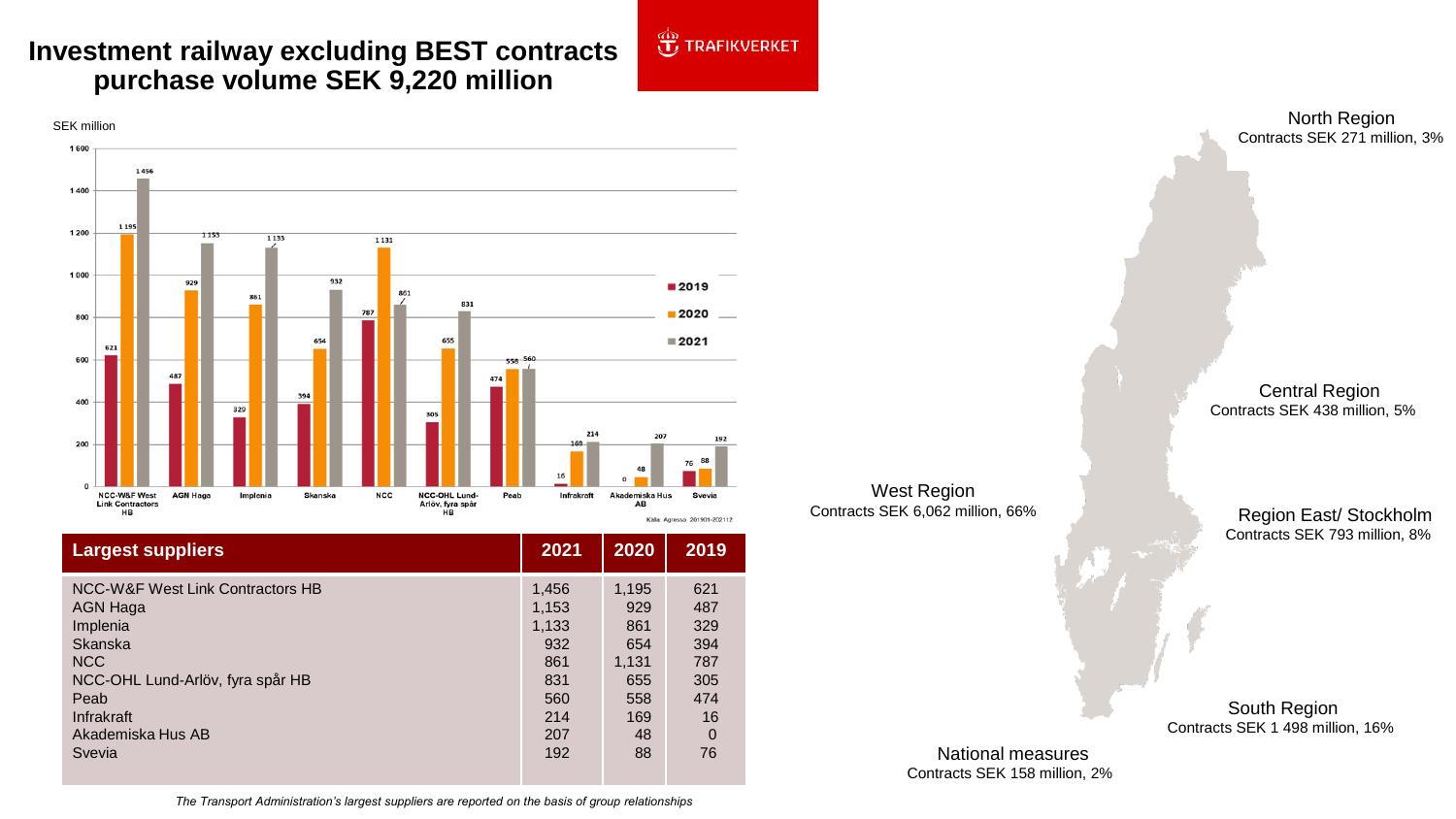### **Investment railway excluding BEST, technical services and consultants purchase volume SEK 4,287 million**



SEK million



|                                          | Källa: Agresso 201901-20211; |      |      |
|------------------------------------------|------------------------------|------|------|
| <b>Largest suppliers</b>                 | 2021                         | 2020 | 2019 |
| Sweco                                    | 677                          | 782  | 676  |
| <b>WSP</b>                               | 392                          | 303  | 285  |
| Afry                                     | 296                          | 355  | 380  |
| Tyréns                                   | 256                          | 190  | 158  |
| <b>Skanska</b>                           | 247                          | 37   | 34   |
| Ramboll                                  | 171                          | 222  | 126  |
| NCC                                      | 161                          | 141  | 162  |
| <b>NCC-W&amp;F West Link Contractors</b> | 142                          | 104  | 141  |
| Cowi                                     | 136                          | 213  | 167  |
| Norconsult                               | 91                           | 100  | 89   |

*The Transport Administration's largest suppliers are reported on the basis of group relationships* 15%

West Region Technical services SEK 1,181 million 28%

#### National measures Technical services SEK 655 million

Technical services SEK 147 million 3%

Central Region Technical services SEK 314 million 7%

Region East/ Stockholm Technical services SEK 1,477 million 35%

South Region Technical services SEK 513 million 12%